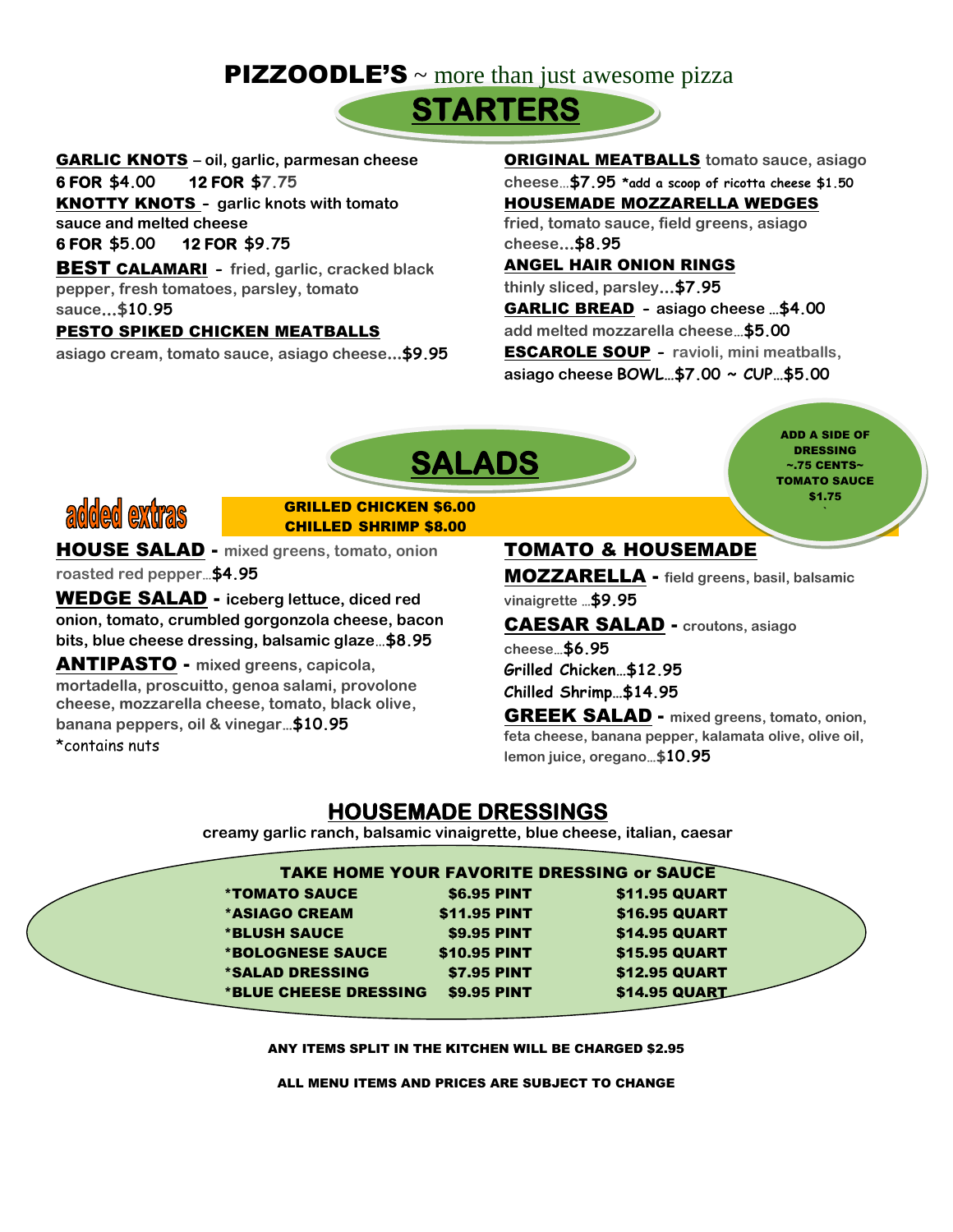# **PASTA & SPECIALTIES**

**WHOLE WHEAT SPAGHETTINI CAN BE SUBSTITUTED FOR ANY PASTA DISH ~ \$2.00 ADD ASIAGO CREAM TO ANY DISH \$3.50**  Ī

BAKED PENNE- **ricotta cheese**, **tomato sauce, mozzarella cheese…\$14.95**

FETTUCINI BOLOGNESE- **ground sausage, ground beef, tomato sauce, asiago cheese …\$14.95** SPAGHETTINI PRIMAVERA- **sautéed** 

**spinach, mushrooms, roasted red peppers, green peppers, onions with garlic & oil… \$15.95** 

**with blush sauce \$19.95** 

**add grilled chicken \$6. add sautéed shrimp \$8.**

#### SPAGHETTINI & TOMATO SAUCE -

**asiago cheese…\$10.95 add asiago cream \$3.50** with MEATBALLS **\$14.95**  with SAUSAGE **\$15.95** 

#### RAVIOLI & TOMATO SAUCE -

**asiago cheese…\$14.95 add asiago cream \$3.50**  WITH BOLOGNESE SAUCE **\$18.95**

PENNE SHRIMP - **sautéed shrimp, spinach, roasted red peppers, olive oil and garlic…\$15.95**

FETTUCINI ALFREDO - **asiago cream, asiago cheese…\$15.95**

**\*add grilled chicken \$6. \*add sautéed shrimp \$8.** EGGPLANT PARMIGIANA -

**spaghettini, tomato sauce, asiago cheese…\$14.95**

CHICKEN PARMIGIANA - **spaghettini, tomato sauce, asiago cheese…\$16.95**

VEAL PARMIGIANA - **spaghettini, tomato sauce, asiago cheese…\$20.95**

FETTUCINI CARBONARA - **asiago cream, bacon, tomato, spinach, garlic, black pepper, asiago cheese...\$20.95**

**\*add grilled chicken \$6. \*add sautéed shrimp \$8.**

# **HOUSE FAVORITES**

**WHOLE WHEAT SPAGHETTINI CAN BE SUBSTITUTED FOR ANY PASTA DISH ~ \$2.00** 

#### CHICKEN MILANESE \$19.95 ~ VEAL MILANESE \$25.95

fresh housemade mozzarella, vine ripe tomato, sautéed spinach, asiago cream, fettucini, tomato sauce, asiago cheese

### SPAGHETTINI & PESTO SPIKED

CHICKEN MEATBALLS **- on a bed of asiago** 

**cream, tomato sauce, asiago cheese…\$19.95**

EGGPLANT STACK **– sautéed shrimp, spinach, mushroom, roasted red pepper, fresh mozzarella cheese, ravioli, tomato sauce…\$23.95**

PIZZOODLE'S CHICKEN **- grilled chicken, sautéed mushrooms, melted mozzarella cheese, spinach, fettucini, basil garlic butter, asiago cheese… \$18.95**

EGGPLANT ROLLATINI **- filled with ricotta cheese and basil, sautéed spinach, spaghettini, tomato sauce, asiago cheese…\$18.95**

#### **GLUTEN FREE** (not cooked in a gluten free environment)

GLUTEN FREE PIZZA – SEE PIZZA PAGE – not all toppings are gluten free

GRILLED CHICKEN topped with sliced tomato & fresh mozzarella, balsamic drizzle, sautéed spinach \$15.95

SAUTEED SHRIMP, spinach, roasted red peppers, mushrooms, onions, tomatoes, tossed in basil garlic butter tomato sauce \$19.95

> PLEASE BE PATIENT – EVERYTHING IS COOKED TO ORDER AND MADE WITH LOVE ALL MENU ITEMS AND PRICES SUBJECT TO CHANGE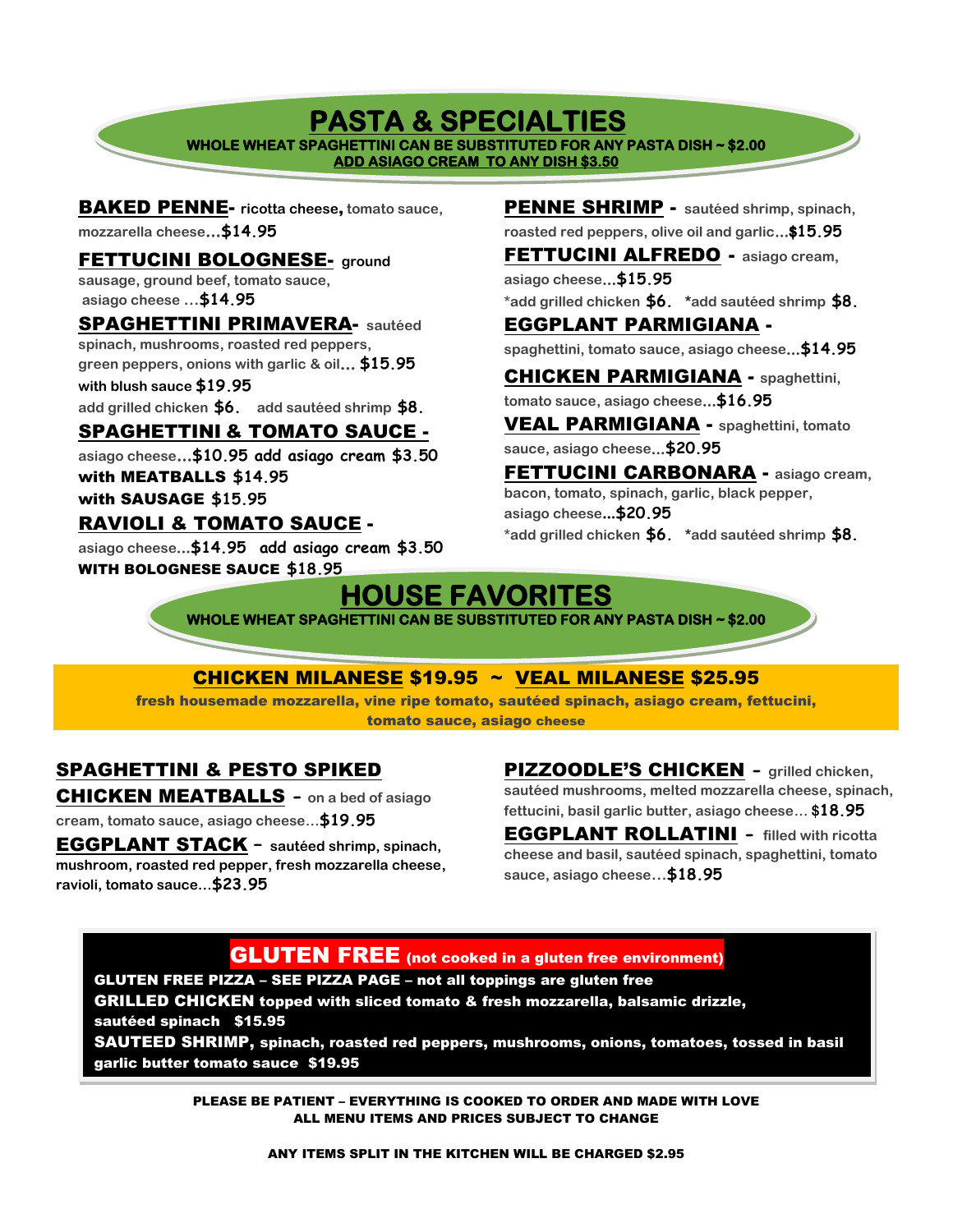| PIZZAS & CALZONES BEST HAND TOSSED PIZZA ON THE TREASURE COAST                                                                                                                                                                                                                                                                                                                                                                                                                                                                                                                                                                                                                                                                                                                                                                                                                                                                                                                                                                                                                                                                                                                                                                                                          |                                                                                                                                                                                                                                                                                                                                                                                                                                                                                                                                                                                                                                                                                                                                                                                                                                                                                                                                                                                                                                                                                                                                                                                                                                                                                                                         |  |  |  |  |
|-------------------------------------------------------------------------------------------------------------------------------------------------------------------------------------------------------------------------------------------------------------------------------------------------------------------------------------------------------------------------------------------------------------------------------------------------------------------------------------------------------------------------------------------------------------------------------------------------------------------------------------------------------------------------------------------------------------------------------------------------------------------------------------------------------------------------------------------------------------------------------------------------------------------------------------------------------------------------------------------------------------------------------------------------------------------------------------------------------------------------------------------------------------------------------------------------------------------------------------------------------------------------|-------------------------------------------------------------------------------------------------------------------------------------------------------------------------------------------------------------------------------------------------------------------------------------------------------------------------------------------------------------------------------------------------------------------------------------------------------------------------------------------------------------------------------------------------------------------------------------------------------------------------------------------------------------------------------------------------------------------------------------------------------------------------------------------------------------------------------------------------------------------------------------------------------------------------------------------------------------------------------------------------------------------------------------------------------------------------------------------------------------------------------------------------------------------------------------------------------------------------------------------------------------------------------------------------------------------------|--|--|--|--|
| NOW OFFERING 10 inch GLUTEN FREE CAULIFLOWER CRUST PIZZA - not all toppings are gluten free                                                                                                                                                                                                                                                                                                                                                                                                                                                                                                                                                                                                                                                                                                                                                                                                                                                                                                                                                                                                                                                                                                                                                                             |                                                                                                                                                                                                                                                                                                                                                                                                                                                                                                                                                                                                                                                                                                                                                                                                                                                                                                                                                                                                                                                                                                                                                                                                                                                                                                                         |  |  |  |  |
| <b>OUR HOUSE SPECIAL PIZZAS</b>                                                                                                                                                                                                                                                                                                                                                                                                                                                                                                                                                                                                                                                                                                                                                                                                                                                                                                                                                                                                                                                                                                                                                                                                                                         | *white pizza - no tomato sauce                                                                                                                                                                                                                                                                                                                                                                                                                                                                                                                                                                                                                                                                                                                                                                                                                                                                                                                                                                                                                                                                                                                                                                                                                                                                                          |  |  |  |  |
| <b>OODLE'S of NOODLES PIZZA</b> - spaghettini, meatballs, vine ripe tomato sauce, mozzarella cheese \$21.95                                                                                                                                                                                                                                                                                                                                                                                                                                                                                                                                                                                                                                                                                                                                                                                                                                                                                                                                                                                                                                                                                                                                                             |                                                                                                                                                                                                                                                                                                                                                                                                                                                                                                                                                                                                                                                                                                                                                                                                                                                                                                                                                                                                                                                                                                                                                                                                                                                                                                                         |  |  |  |  |
| <b>CHICKEN RANCH PIZZA</b> - tuscan chicken, bacon, spinach, vine ripe tomato sauce, mozzarella cheese topped with                                                                                                                                                                                                                                                                                                                                                                                                                                                                                                                                                                                                                                                                                                                                                                                                                                                                                                                                                                                                                                                                                                                                                      |                                                                                                                                                                                                                                                                                                                                                                                                                                                                                                                                                                                                                                                                                                                                                                                                                                                                                                                                                                                                                                                                                                                                                                                                                                                                                                                         |  |  |  |  |
| our creamy garlic ranch dressing \$22,95                                                                                                                                                                                                                                                                                                                                                                                                                                                                                                                                                                                                                                                                                                                                                                                                                                                                                                                                                                                                                                                                                                                                                                                                                                |                                                                                                                                                                                                                                                                                                                                                                                                                                                                                                                                                                                                                                                                                                                                                                                                                                                                                                                                                                                                                                                                                                                                                                                                                                                                                                                         |  |  |  |  |
|                                                                                                                                                                                                                                                                                                                                                                                                                                                                                                                                                                                                                                                                                                                                                                                                                                                                                                                                                                                                                                                                                                                                                                                                                                                                         |                                                                                                                                                                                                                                                                                                                                                                                                                                                                                                                                                                                                                                                                                                                                                                                                                                                                                                                                                                                                                                                                                                                                                                                                                                                                                                                         |  |  |  |  |
| <b>FIRE STATION PIZZA</b> – pepperoni, garlic, jalapeno, vine ripe tomato sauce, mozzarella cheese \$20.50                                                                                                                                                                                                                                                                                                                                                                                                                                                                                                                                                                                                                                                                                                                                                                                                                                                                                                                                                                                                                                                                                                                                                              |                                                                                                                                                                                                                                                                                                                                                                                                                                                                                                                                                                                                                                                                                                                                                                                                                                                                                                                                                                                                                                                                                                                                                                                                                                                                                                                         |  |  |  |  |
| Put the heat out with a side of creamy garlic ranch .75 cents                                                                                                                                                                                                                                                                                                                                                                                                                                                                                                                                                                                                                                                                                                                                                                                                                                                                                                                                                                                                                                                                                                                                                                                                           |                                                                                                                                                                                                                                                                                                                                                                                                                                                                                                                                                                                                                                                                                                                                                                                                                                                                                                                                                                                                                                                                                                                                                                                                                                                                                                                         |  |  |  |  |
| <b>CHEESE PIZZA</b> ~ vine ripe tomato sauce, mozzarella<br>cheese \$15.00<br><b>PEPPERONI PIZZA</b> ~ vine ripe tomato sauce, mozzarella<br>cheese, pepperoni \$17.00<br><b>TUSCAN SAUSAGE PIZZA ~ italian sausage, roasted</b><br>red peppers, vine ripe tomato sauce,<br>mozzarella cheese \$19.00<br>VEGGIE PIZZA ~ onions, roasted red peppers, sautéed<br>mushrooms, spinach, eggplant, vine ripe tomato sauce,<br>mozzarella cheese \$23.95<br><b>GOATASTIC CHICKEN PIZZA</b> ~ tuscan chicken,<br>roasted red peppers, goat cheese, basil, vine ripe tomato<br>sauce, mozzarella cheese \$23.95<br><b>MEATZA PIZZA</b> ~ meatball, sausage, pepperoni, salami,<br>bacon, ham, vine ripe tomato sauce,<br>mozzarella cheese \$24.95<br><b>HAWAIIAN PIZZA</b> ~ ham, pineapple, vine ripe tomato<br>sauce, mozzarella cheese \$19.00<br>FOUR CHEESE PIZZA ~ mozzarella, parmesan,<br>gorgonzola, asiago, vine ripe tomato sauce \$19.00<br><b>PESTO SPIKED CHICKEN MEATBALL PIZZA ~</b><br>ricotta, spinach, vine ripe tomato sauce,<br>mozzarella cheese \$24.95<br><b>SUPREMO PIZZA</b> ~ pepperoni, sausage, diced red onions,<br>green peppers, sautéed mushrooms, black olives, vine ripe<br>tomato sauce, mozzarella cheese \$23.95<br>Side of sauce \$1.75 | LOADED PIZZA ~ sausage, pepperoni, meatball, genoa<br>salami, bacon, sautéed mushrooms, onions,<br>roasted red peppers, vine ripe tomato sauce,<br>mozzarella cheese \$25.95<br><b>BBQ CHICKEN PIZZA ~ tuscan chicken, bacon, diced</b><br>red onions, BBQ sauce, vine ripe tomato sauce,<br>mozzarella cheese \$21.95<br>*MARGHERITA PIZZA ~ sliced vine ripe tomatoes,<br>housemade mozzarella cheese, fresh basil \$20.95<br><b>*WHITE SPINACH PIZZA</b> ~ spinach, fresh garlic puree,<br>mozzarella cheese \$19.00<br>*GREEK PIZZA ~ feta cheese, spinach, kalamata olives,<br>banana peppers, mozzarella cheese \$21.95<br>* <b>WHITE PIZZA</b> ~ ricotta, spinach, basil, sliced vine ripe<br>tomatoes, mozzarella cheese \$21.95<br>*CHICKEN GORGONZOLA PIZZA ~ tuscan chicken,<br>gorgonzola cheese, sautéed mushrooms, sliced vine ripe<br>tomatoes, mozzarella cheese \$23.95<br>*SHRIMP SCAMPI PIZZA ~ shrimp, fresh garlic puree,<br>sliced vine ripe tomatoes, mozzarella cheese,<br>fresh basil \$26.95<br>*CHICKEN ALFREDO PIZZA ~ tuscan chicken, spinach,<br>roasted red peppers, alfredo sauce,<br>mozzarella cheese \$23.95<br>substitute for shrimp\$26.95<br>*CHICKEN CLUB PIZZA ~ tuscan chicken, mayonnaise,<br>bacon, lettuce, tomato, mozzarella cheese \$21.95<br>Side of dressing .75 cents |  |  |  |  |
| <b>CALZONE - MOZZARELLA, RICOTTA, TOMATO SAUCE \$10.95</b>                                                                                                                                                                                                                                                                                                                                                                                                                                                                                                                                                                                                                                                                                                                                                                                                                                                                                                                                                                                                                                                                                                                                                                                                              |                                                                                                                                                                                                                                                                                                                                                                                                                                                                                                                                                                                                                                                                                                                                                                                                                                                                                                                                                                                                                                                                                                                                                                                                                                                                                                                         |  |  |  |  |

**ADD ANY REGULAR OR GOURMET TOPPING 1.25 EACH add SHRIMP \$6.00 or TUSCAN CHICKEN \$3.00** 

#### **NOT ALL TOPPINGS ARE GLUTEN FREE – SEE SERVER**

#### **ADD OODLES OF TOPPINGS TO YOUR PIZZOODLE'S PIZZA OR CALZONES**

**TOPPINGS - ON A WHOLE PIZZA - TOPPINGS** \$2.50 EACH

**pepperoni ~ onion ~ anchovy ~ green pepper ~ genoa salami ~ spinach ~ bacon ~ meatball ~ garlic sautéed mushroom ~ roasted red pepper ~ pineapple ~ black olive ~ extra cheese ~ banana peppers ~ basil ham ~ tomato ~ sausage ~ asiago cheese ~ eggplant ~ jalapeno ~ diced red onion ~ extra sauce ~ BBQ sauce**

#### **GOURMET TOPPINGS -** ON A WHOLE PIZZA - TOPPINGS \$3.50 EACH

**kalamata olive- ricotta- alfredo sauce- housemade mozzarella cheese- feta cheese- goat cheese- gorgonzola cheese \* pesto spiked chicken meatball** \$6.00 **\* shrimp** \$10.00 **\* tuscan chicken** \$6.00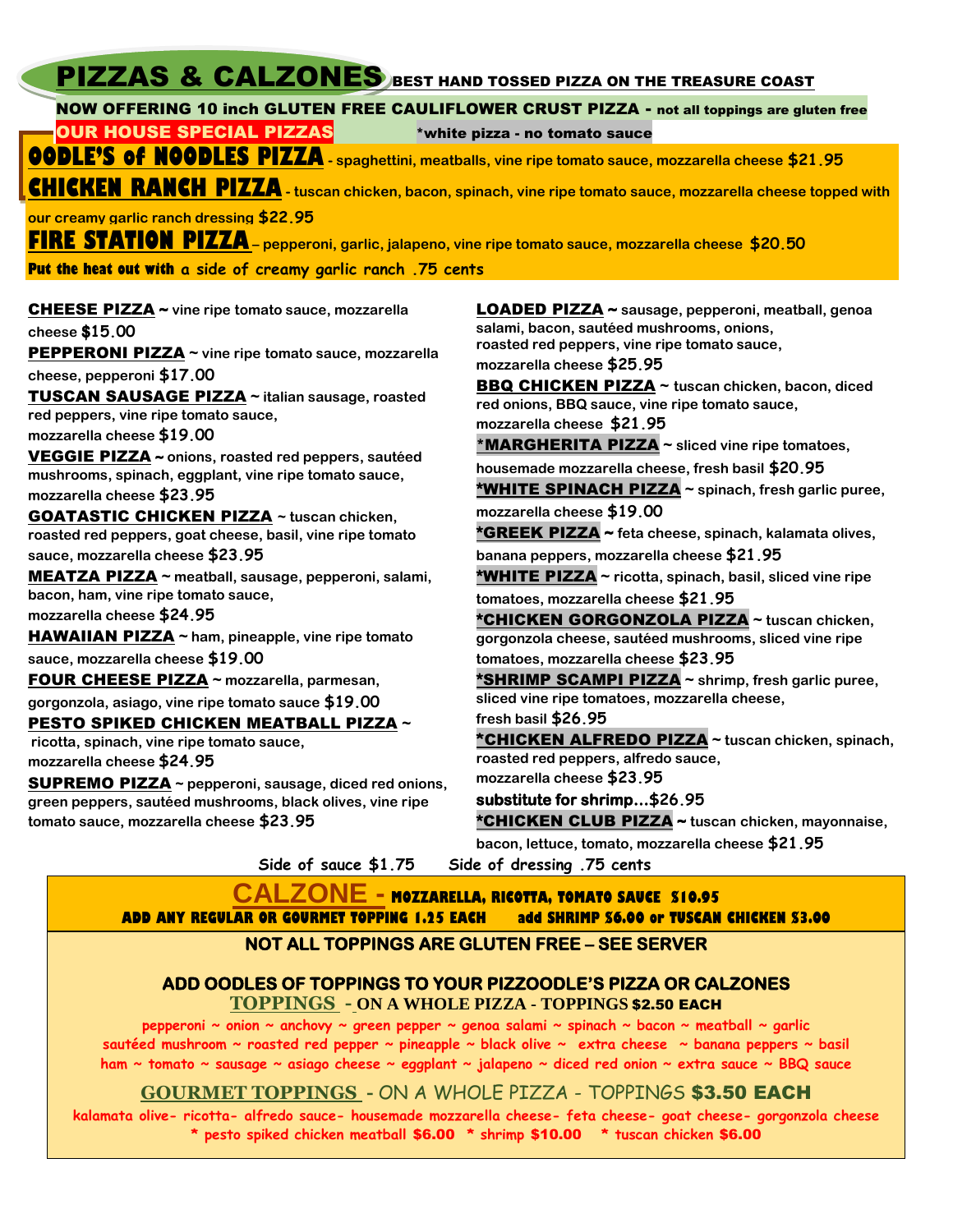# **SUB-WICHES**

**All sub-wiches are served with dressed greens substitute house salad \$3.00 substitute caesar salad \$4.00** 

#### BEST ITALIAN SUB

**CAPICOLA, MORTADELLA, GENOA SALAMI, PROSCUITTO, PROVOLONE CHEESE, LETTUCE, TOMATO, OIL & VINEGAR \$8.95 SERVED HOT OR COLD \*contains nuts** 

EGGPLANT PARMIGIANA \$8.95

MEATBALL PARMIGIANA \$8.95

CHICKEN PARMIGIANA \$9.95

PESTO SPIKED CHICKEN MEATBALLS tomato sauce, asiago cream, melted mozzarella cheese, banana peppers \$10.95

# PIZZOODLES STEAK SUB \$11.95

**MUSHROOM, ONION, GREEN PEPPER, BANANA PEPPER, MOZZARELLA CHEESE**

### STEAK & MOZZARELLA CHEESE SUB \$9.95

Add to any sub **green peppers .60 - mushrooms .60 - sautéed onions .60 - banana peppers .60 - jalapeño peppers .60**



 **ALL SAUCES AND SALAD DRESSINGS ARE AVAILABLE TO GO**

**ALL PRICES AND ITEMS ARE SUBJECT TO CHANGE.**